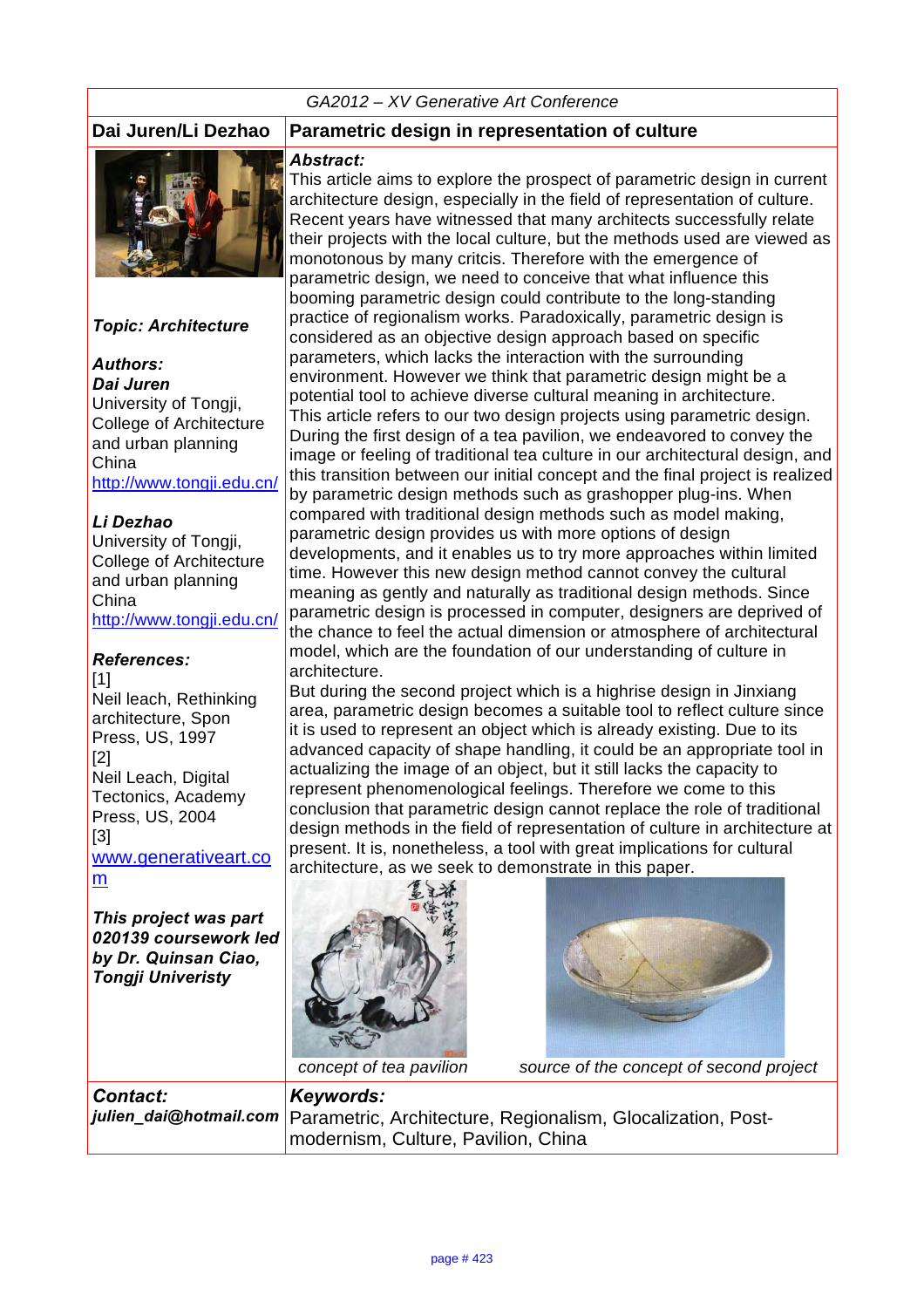# **The prospect of generative arts on cultural**

## **representation**

#### **DAI juren, LI dezhao**

*College of architecture and urban planning, Tongji University, Shanghai, China E-mail: julien\_dai@hotmail.com,340284652@qq.com*

### **Premise:**

This article aims to explore the prospect of parametric design in current architecture design, especially in the field of representation of culture.

Recent years have witnessed that many architects successfully relate their projects with the local culture, but the methods used are viewed as monotonous by many critics. Therefore with the emergence of parametric design, we need to conceive that what influence this booming parametric design could contribute to the long-standing practice of regionalism works. Paradoxically, parametric design is considered as an objective design approach based on specific parameters, which lacks the interaction with the surrounding environment. However we think that parametric design might be a potential tool to achieve diverse cultural meaning in architecture.

This article refers to our two design projects using parametric design. During the first design of a tea pavilion, we endeavored to convey the image or feeling of traditional tea culture in our architectural design, and this transition between our initial concept and the final is realized by parametric design methods such as grasshopper plug-ins. When compared with traditional design methods such as model making, parametric design provides us with more options of design developments, and it enables us to try more approaches within limited time. However this new design method cannot convey the cultural meaning as gently and naturally as traditional design methods. Since parametric design is processed in computer, designers are deprived of the chance to feel the actual dimension or atmosphere of architectural model, which are the foundation of our understanding of culture in architecture.

But during the second project which is a high-rise design in Jinxiang area, parametric design becomes a suitable tool to reflect culture since it is used to represent an object which already exists. Due to its advanced capacity of shape handling, it could be an appropriate tool in actualizing the image of an object, but it still lacks the capacity to represent phenomenological feelings. Therefore we come to this conclusion that parametric design cannot replace the role of traditional design methods in the field of representation of culture in architecture at present. It is, nonetheless, a tool with great implications for cultural architecture, as we seek to demonstrate in this paper.

#### **Acknowledgement:**

This article is under guidance of Dr. Quinsan Ciao, and the project was part coursework led by Dr. Quinsan Ciao, Tongji University.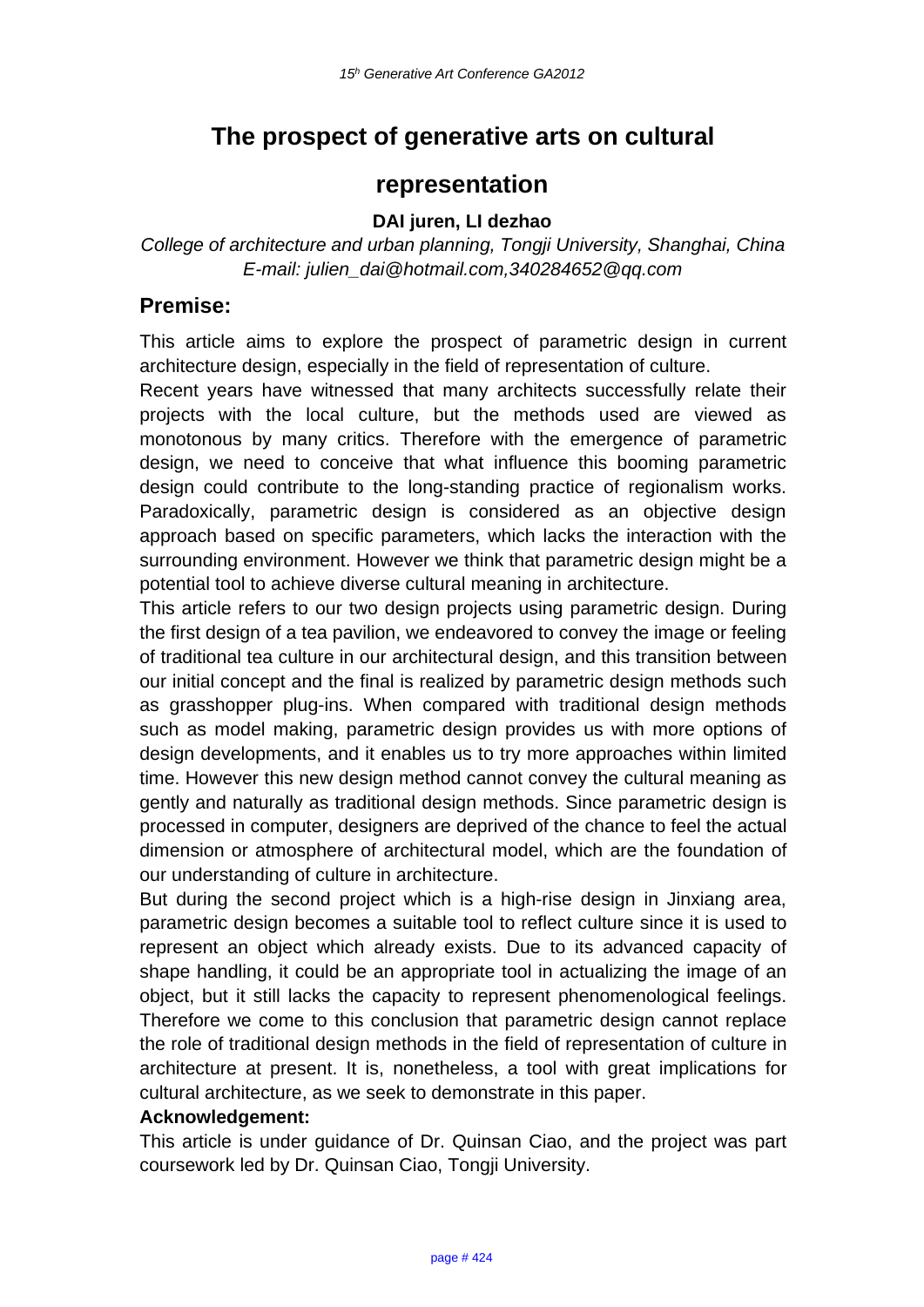## **Culture background in Architectural design**

As students majoring in architecture, too often we create the stage upon which the drama of life unfolds, without really understanding the purpose of the play. Therefore when we were given the task to design a tea pavilion, we may be predisposed to take the time to explore the projects laterally, to contemplate a while on how we might embrace a new design paradigm wholeheartedly such as parametric design.

Recent years have witnessed that many architects successfully relate their projects with the local culture, but the methods used are often viewed as monotonous by many critics. There are many reasons that result in this phenomenon. Admittedly, it is true that we live in more fragmented times than ever before. Unlike Greek temples or Gothic cathedrals, contemporary buildings might look like anything, because they are not driven by beliefs, ritual, dogma or political certainties that nurture or drive them into particular forms, plans, sections and ways of commanding attention. The obsession on appearance becomes a great challenge for architects as well as a potentially growing risk for our society in the foreseeable future. In this article, we are not trying to refute the current situation, and what we are seeking for is a new solution to develop buildings that are seamless works of art, technology and science that, at the same time, are truly humane. This requires architects to look deeply into the culture where architectures locate, and endeavour to integrate the culture with function required by clients. Actually during the recent decades, a number of local Chinese architects have contributed a lot in the exploration on how to reflect regional culture in architectural design for the time being. And the following cases are among one of the best, as we think.

## **NingBo Museum**

#### **-Texture**

Ningbo museum is the representative work of Wang Shu, who is one of the most prestigious architects in China. He is famous for his research of representing Chinese culture through modern architecture language, which also gives us a lot of inspiration. The museum provides us the unique way of showing the culture of Zhejiang region, which is located in the eastern coast of China.

The exterior decorations of Ningbo Museum are made in two ways. Walls are decorated by millions of tiles recollected from local areas, where many old dwellings have been wiped out and left huge amount of tiles to be piled up.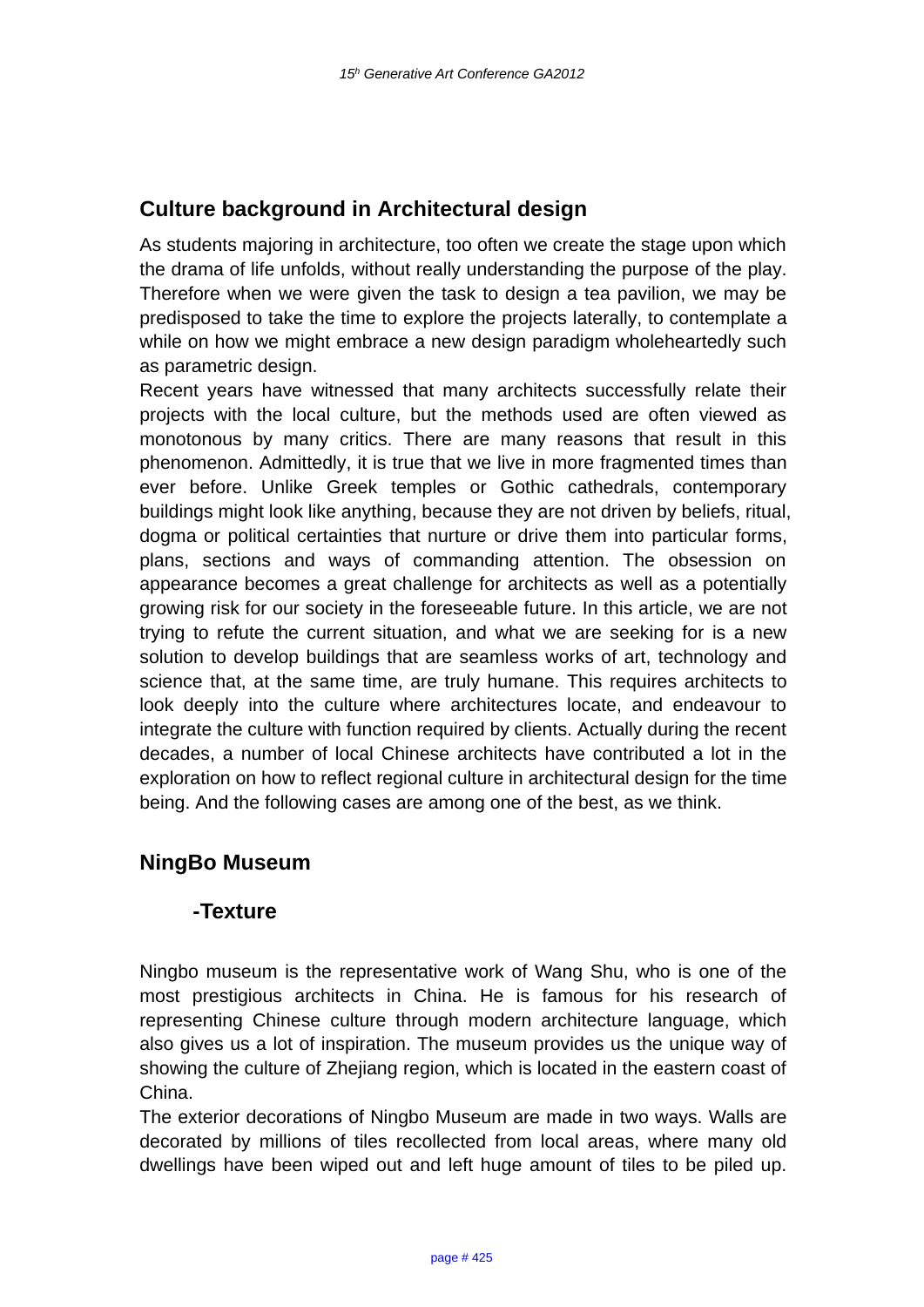This kind of decoration itself is a common way of building an economical house in ancient days in Ningbo when cements are not introduced. Other walls are decorated with cement-covered bamboos. It is reported that Ningbo Museum is the first museum built with large number of used materials. And in the following works of Wangshu, we could also see the similar method employed such as Ningbo Tengtou Pavilion in Shanghai World Expo.





## **2010 China Pavilion in the world expo**

#### **- symbol**

As the Chinese national museum of Expo 2010, China Pavilion embodies Chinese culture in various ways.

The 69.9-metre high pavilion, the tallest structure at the Expo, is dubbed "The Oriental Crown" because of its resemblance to an ancient Chinese crown. It was meticulously designed with profound meaning and symbolism. The architectonic feature of the building was inspired by the Chinese roof bracket known as the dougong as well as the Chinese ding vessel. The 'dougong' is a traditional wooden bracket used to support large overhanging eaves which dates back nearly 2,000 years. It symbolizes the unique charm of Chinese architecture and the unity and strength.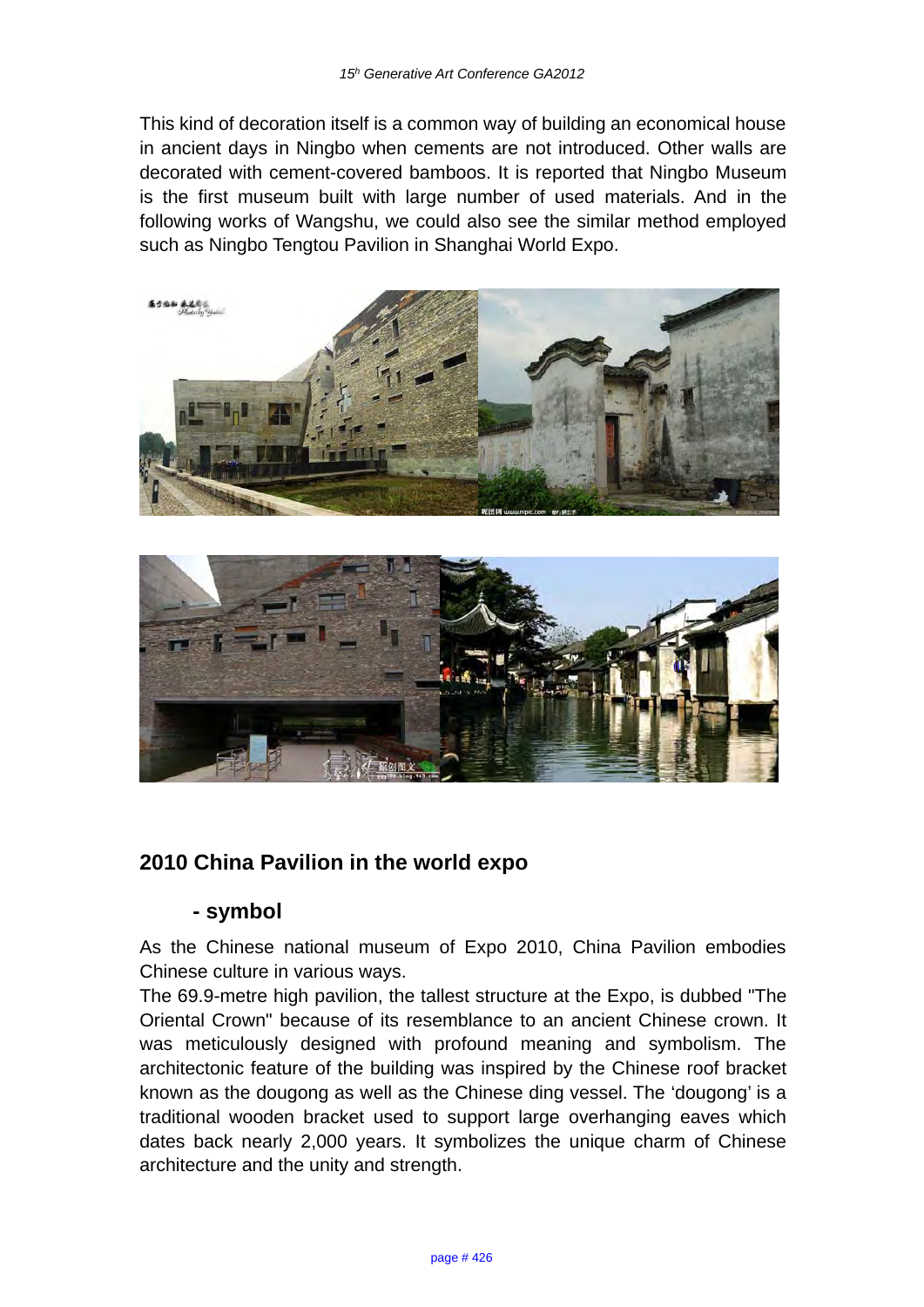The main façade is similar to the Chinese character "Hua", which means China in Chinese. Such imitation can be distingished by common people easily. Besides, as we all know, red is a widely used color in China, which makes a happy atmosphere in the site. When visitors step into the site, they would get the idea easily that they are in China Pavilion.





## **Suzhou Museum**

## **-spatial hierarchy**

The current building of Suzhou Museum was designed by Pritzker Prize-winning Chinese-American architect Ieoh Ming Pei in association with Pei Partnership Architects. Construction of this building started in 2002. It was inaugurated on October 6, 2006.

Different from Ningbo museum, Suzhou museum reflect the culture in Jiangzhe region both in the volume and proportion of architecture. This museum is combined with the traditional architecture features, placing the museum in yards, which is an excellent way to coordinate with environment. When visitors stepping around the exhibition, they would going through spaces of different sizes, the huge public space and small private space. Such rhythm in space would represent the characteristics of tradition Jiangzhe dwelling.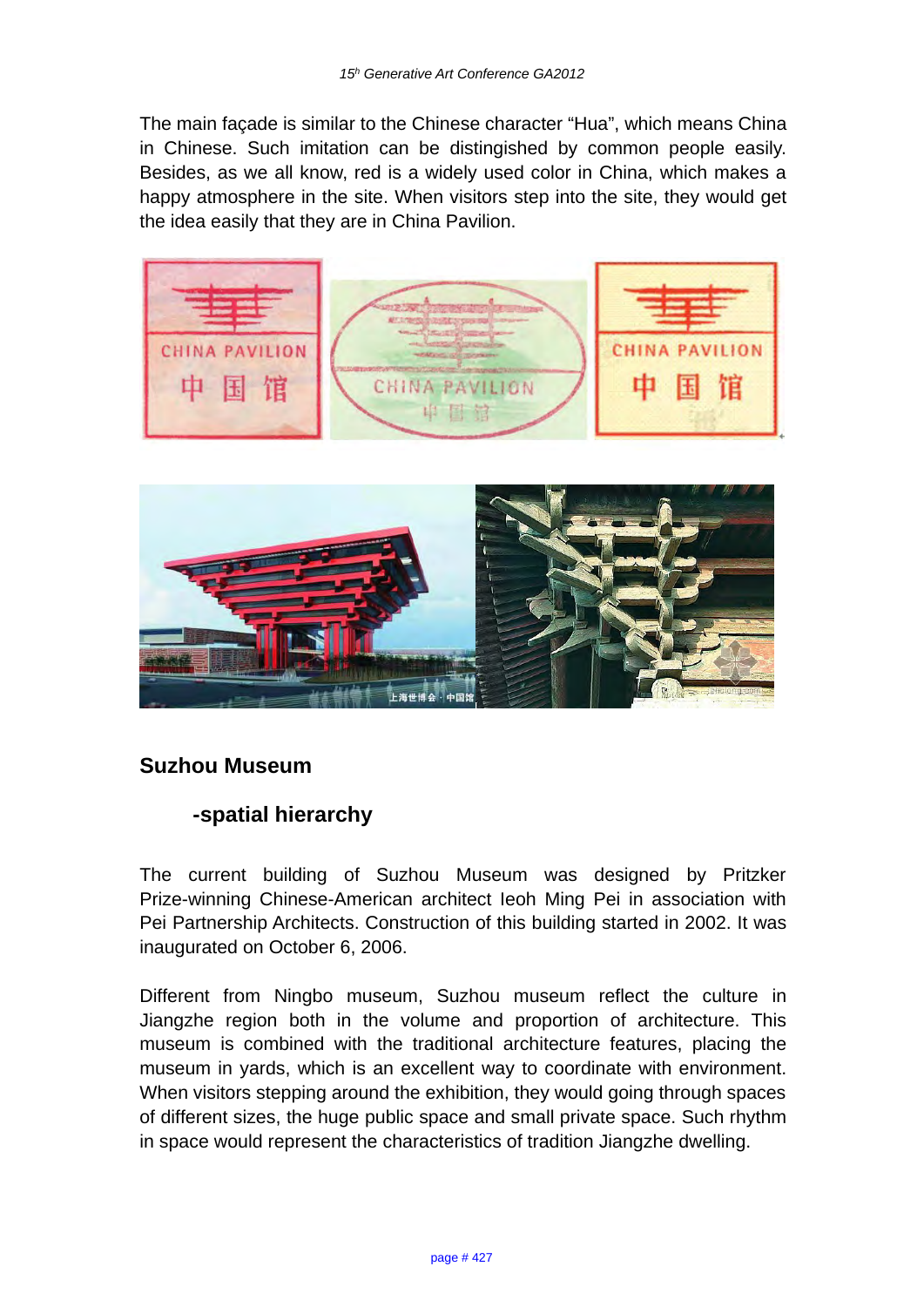

## **Our design**

#### **-tea pavilion**

Recently, we participate in a school project led by Professor Ciao which aims to design a tea pavilion within an area of twelve square meters. The core requirement of this project asks the participants to reflect the spirit of Chinese tea culture by design. This task calls for the understanding of Chinese traditional culture as well as the basic ability to deal with a logical architecture. For us, we have to reach the balance between the essence of culture and the logic of architecture, and this difficulty in building the harmonious relationship between the tea pavilion we design and the culture the pavilion reflects pushes us to think deeply on how our modern design of architecture could satisfy the needs of the project as well as convey the culture where the architecture locates. Once, Ludwig Mies Van de Rohe suggested that architecture was the will of the epoch translated into space. More prosaically, and no less wisely, he also said architecture existed when two bricks were put together well. His definitions are complementary rather than contradictory. This giant of early Modernism was right, yet only partially, as I'm sure he knew. Since architecture, although a cultural continuum stretching back to the first temple complexes of ancient Mesopotamia, is an art, a discipline, a way of seeing and ordering the human experience, that continues to change. Led by this principle, we strive to feel the culture reflected by the tea pavilion.

Paradoxically, we seem to be familiar with the Chinese tea culture at first, but when we try to realize the culture in our architectural design, we came across a dilemma. The tea culture involves complicated rituals and the variety between different areas. It's hard to choose one or two characteristics which could represent the Chinese tea culture explicitly. What we need is something which can be realized in our architectural design, and this must be identifiable to the majority.

Then, we try to extract the indispensable elements of Chinese tea culture. We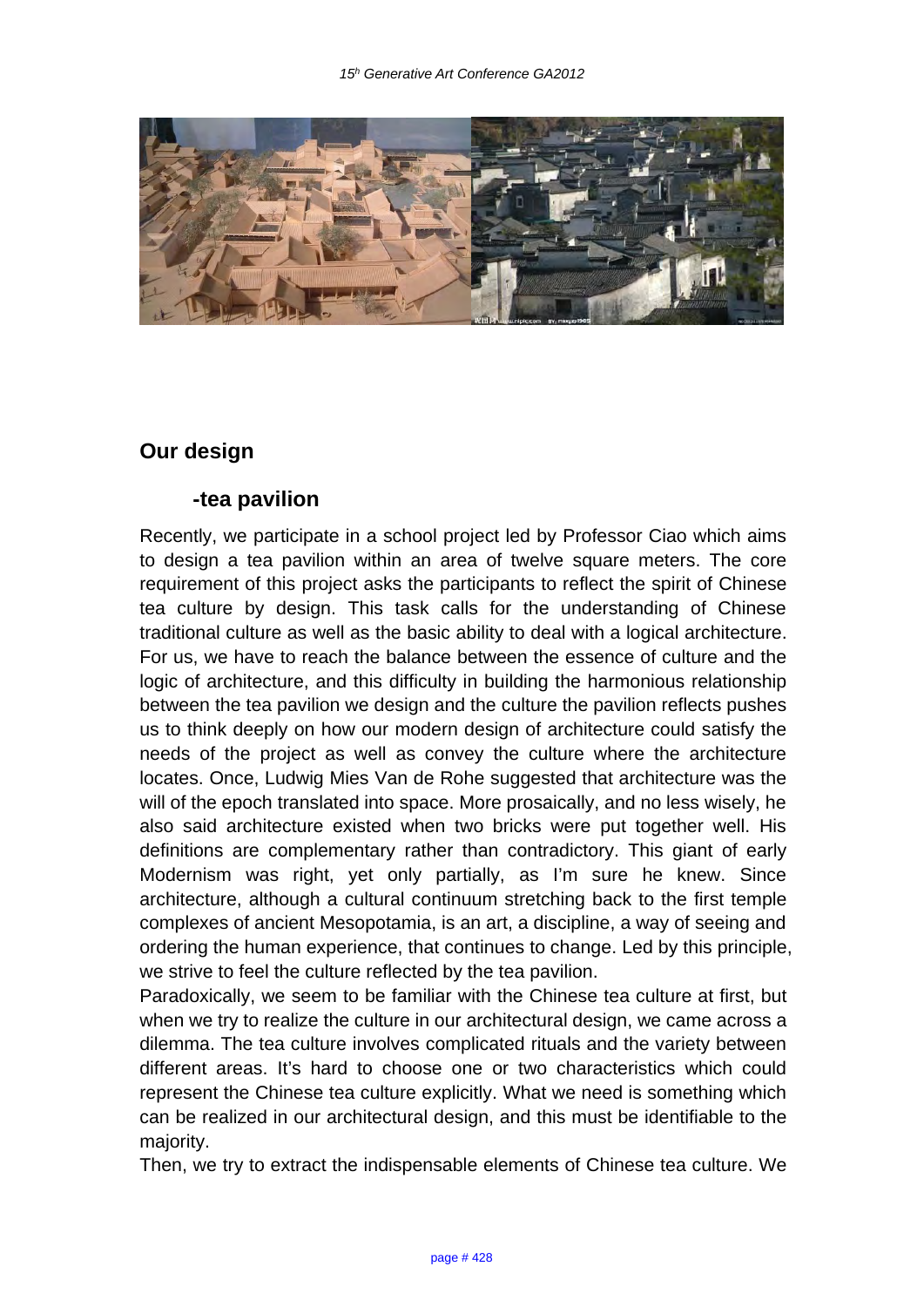carry on a thorough analysis on tea culture, and we find out later that there is a close connection between Chinese Confucian culture and tea culture, those elements in common could remind us with the impression of Chinese traditional culture. What matters most is the site where the tea ceremony is held, and such representation of these traditional tea ritual sites impresses the viewers, and we believe that by representing these sites, we could arouse in the users of tea pavilion the impression of traditional tea culture.



We conclude the two most distinctive elements in both cultures: rocks and trees. In traditional Chinese paintings, rocks are always displayed as the site where scholars taste tea and share ideas with each other. These natural rocks in the painting are believed to be a symbol of freedom and the purse to become a part of the nature. Trees are not only the natural object but also the embodiment of a person. Also, trees play an important role in tea culture, and those scenes which people taste tea, sitting under trees are quite common in traditional Chinese paintings which depict tea culture. Therefore, we try to apply these two crucial elements of tea culture to our design of tea pavilion. Later we focus on the conceptual model and try to work out a solution to represent our ideas.

Undoubtedly, making concept model is an important process which helps us to capture the essence of Chinese tea culture when we advance our design. During the process of making concept model, we try to be emotional in dealing with the shape of architecture. We try different materials and structures to explore the best way to represent the culture in architecture, and during this process, we do not simply imitate the shape of trees or rocks. On the contrary, what we focus on is to explore the appropriate way to represent culture accurately.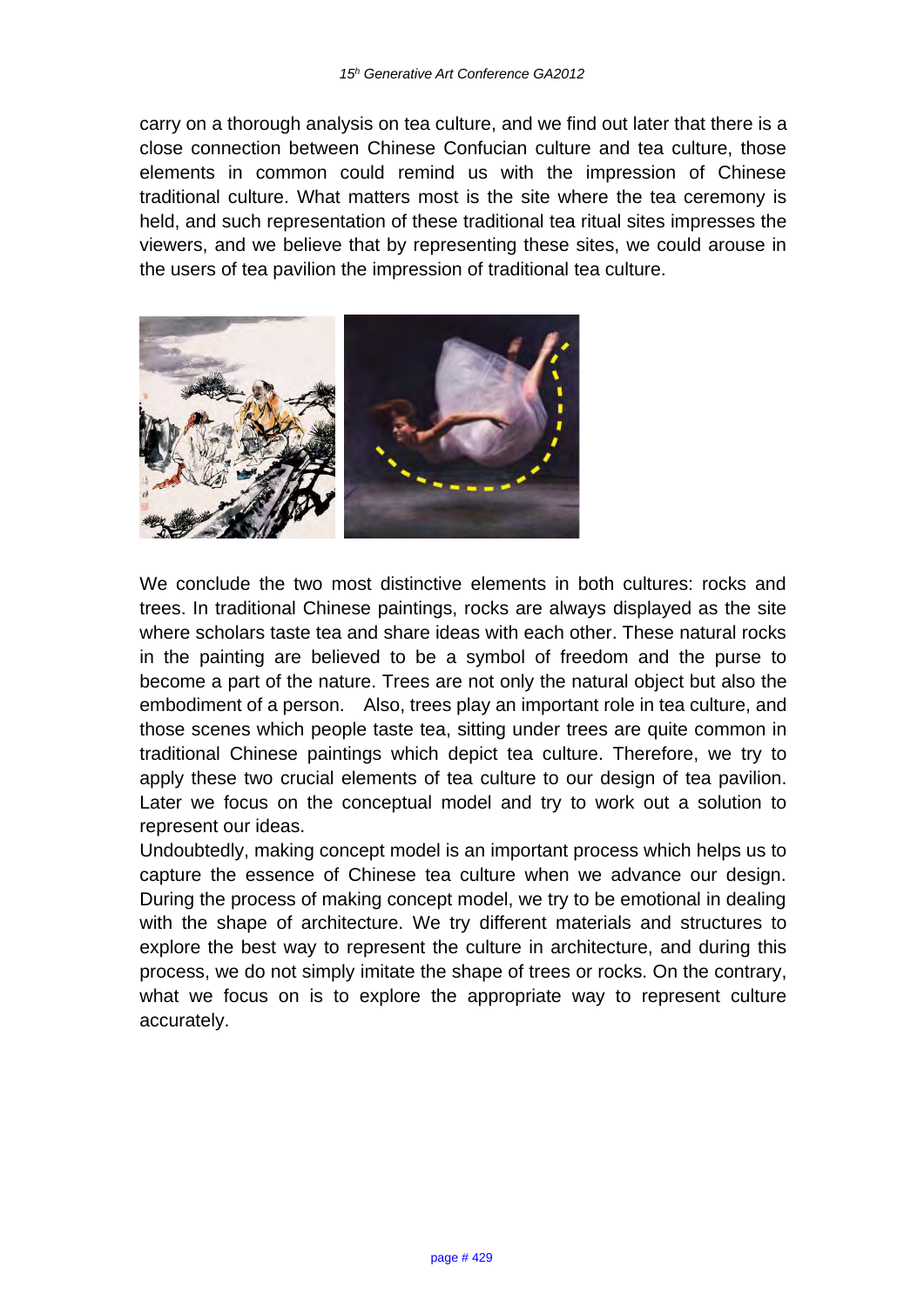

We make several models, and we continuously improve it according to our prospect. Such exploration gradually develops into the clue for our further design. Also more importantly, we came to realize that some solutions such as parametric design other than hand-made models are more appropriate for this design since it provides more possibilities to try varied approaches, and parametric design could become an ideal testing ground in our exploration of culture representation.

We realize it's important to convert the concept to a real architecture. And we try the parametric ways to develop our design based on the concept before. We try various approaches to explore the tea culture in each design, and then evaluate whether the tea pavilions convey the tea culture elements appropriately. After several approaches, we decide on the repetition of folding plates, and such means try to arouse in the visitors the impression of rocks. In additional, two comparatively large tree-like structures are installed so as to sustain the weight of these folding plates. With the application of parametric design, we were able to work out the final project, and it also shows the complexity and accuracy which is an obvious advantage resulted from parametric design. However, we may not achieve the prior expectation to reflect the traditional tea culture simply but straightforward.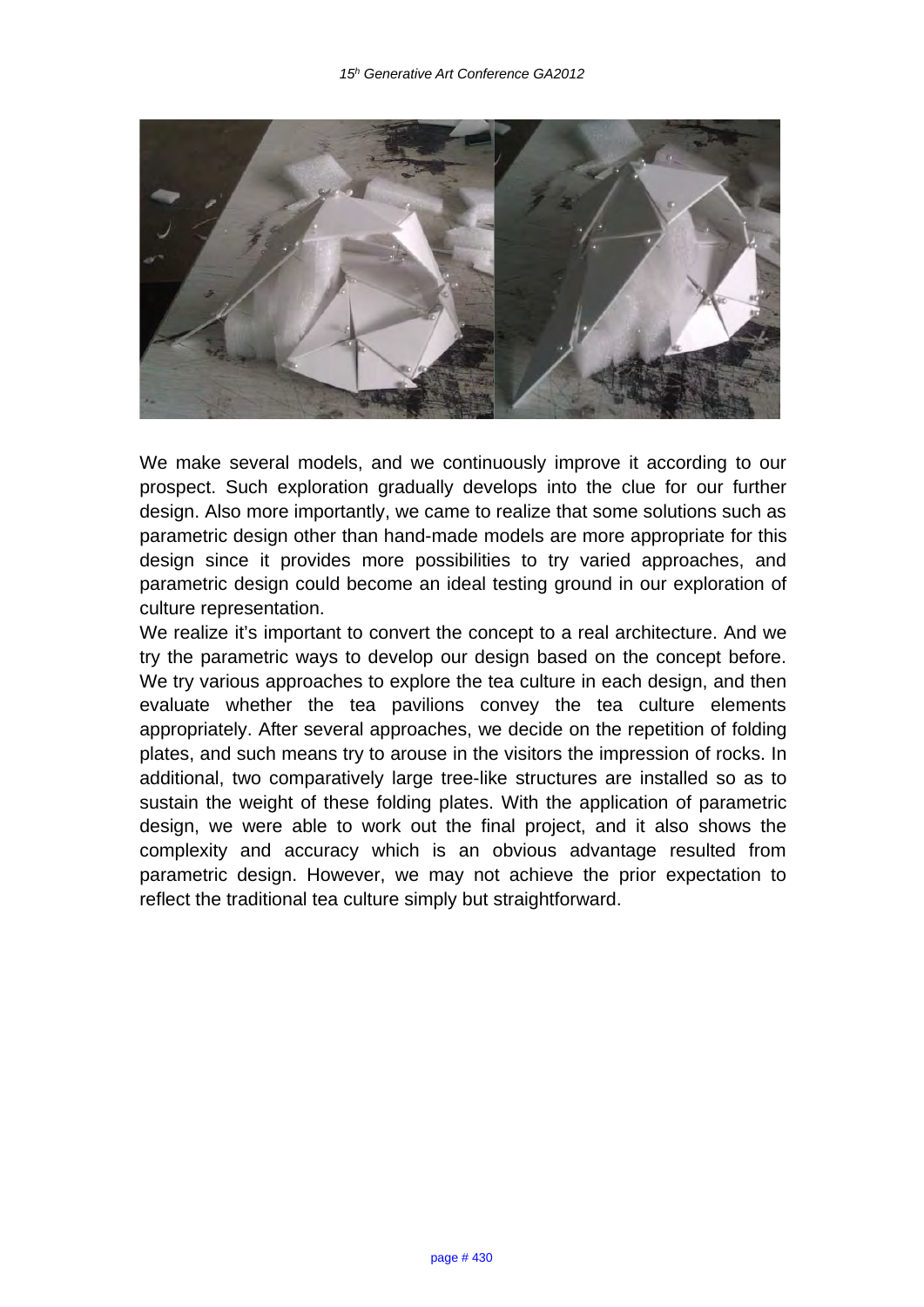

## **Our design**

## **-urban design** *in jingxiang area*

Later on, we also work on another project which is an urban design in Jingxiang area. And the design base is located in the central part of China and by the side of Han River, which is an important branch of Yangtze River. From the spring and autumn Period, about 2,500 years before, Jingxiang region has been cultivated and the prosperity of local culture had lasted for a long time. This region has been the treading hub benefit from the transport capacity of Han River and Yangtze River.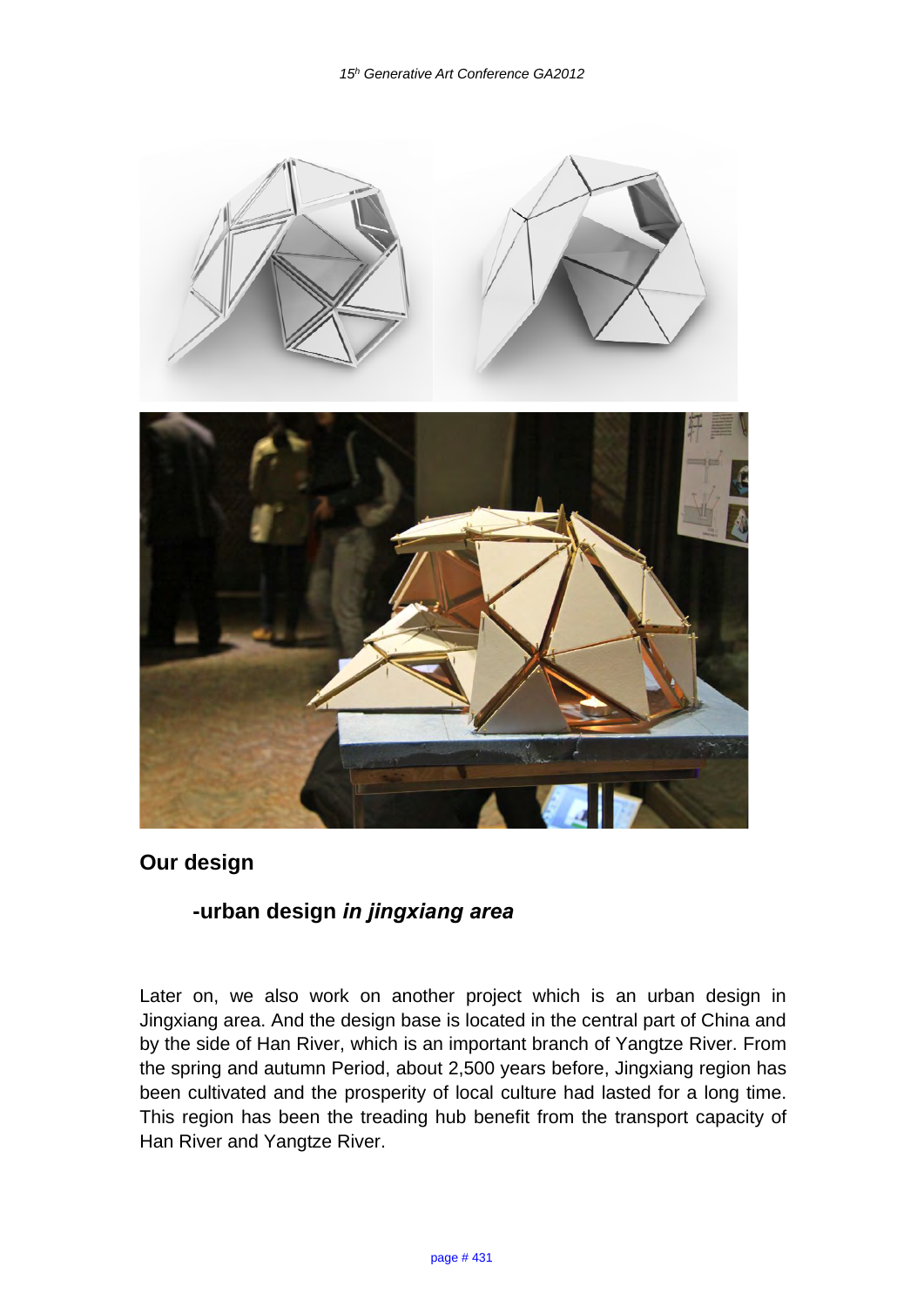

Developers of this project want to create these architectural landscapes of the whole base which would carry its function as well as a landmark which transforms this area. It is important for designers to reflect local culture, and the feeling of history is what they seek for.

Our design initiates with the extraction of cultural elements. Since ancient times, china has been the core of Chinese and foreign trade, and it is also the symbol of highly developed handicraft industry in ancient China. As the trading hub of central China, JingXiang region is famous for its china and many newly discovered wares which were buried under ground have shown us the beauty of china again. As a consequence, we use the material china as the symbol of their local culture. Glittering and translucent carving china shows us the highly developed handicraft and their graceful curve has some connection with the rivers in JingXiang region.

![](_page_9_Picture_4.jpeg)

In order to identify the symbol of culture, we try to realize this idea through parametric method, and the first step is to determine the form of parametric unit. By repeating such unit, we can make the whole architect design.

In the progress of choosing unit, we cast off the form of circle outline which is common in the imitation of the material china. Similarly, we use a combination of the triangle and the round, not only with the edges and corners of triangle, but also with round boundary of circle. When compared with the pure round, such parametric unit has its own direction. In the progress of large combination, this unit can provide us a changing rhythm of the whole building, which is more beneficial to a changeable design and reflection of culture.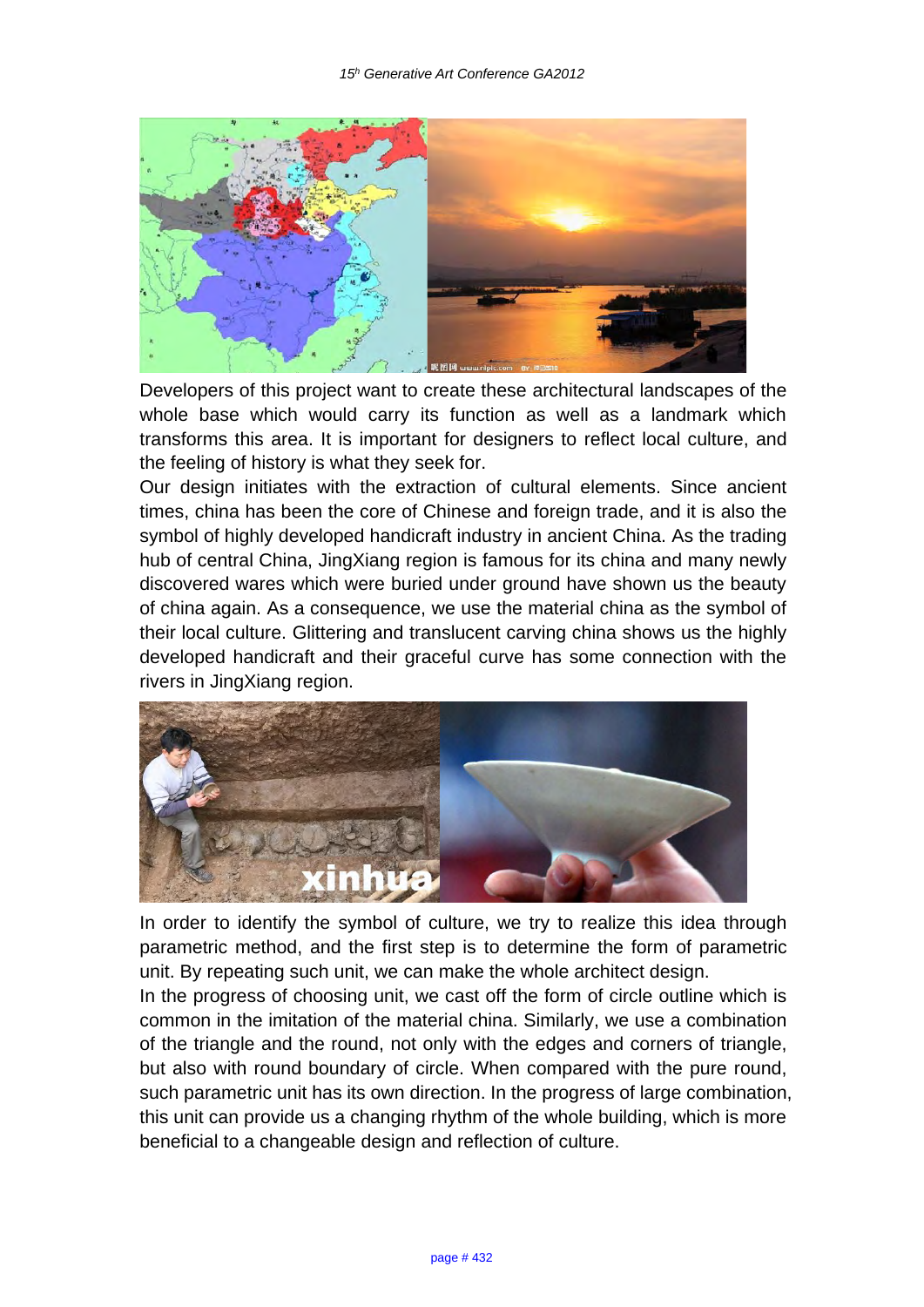![](_page_10_Figure_1.jpeg)

In the following step, we integrate the smooth curve of the material china with our design. When we repeat such parametric units, the unit is changing with the parameter chosen from selected curve. By using these parameters, the units are scaled to realize the curve outline of building and their centers are moved to make the building more graceful.

![](_page_10_Picture_3.jpeg)

Also, by changing the curve from which we get the parameters, we get different kinds of single building, and all of these are combined together with the use of the former parametric unit. Based on this principle, we came closer to the final result.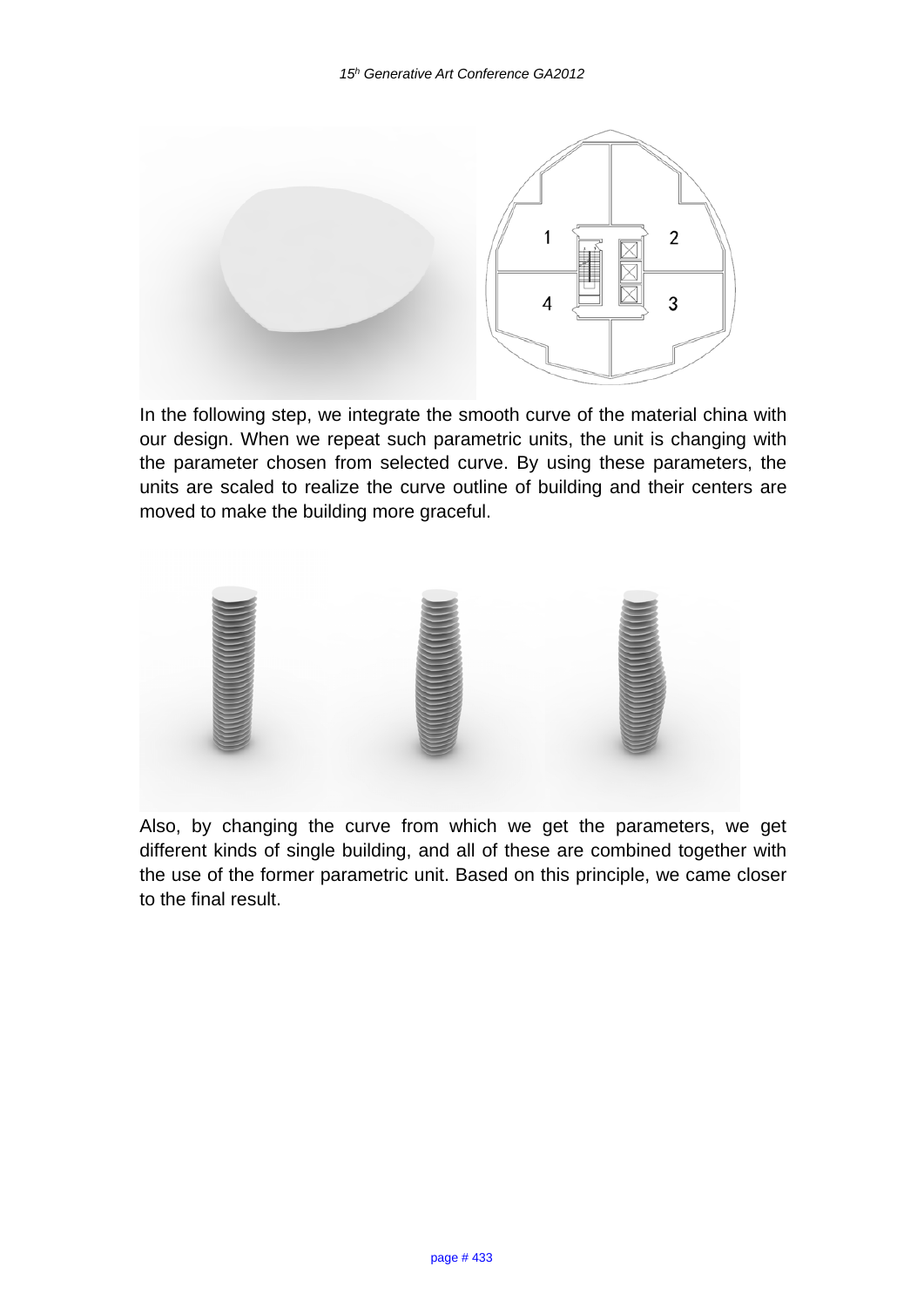![](_page_11_Picture_1.jpeg)

In this design, we make effort to reflect the local culture by the method of parametric generating design. With the means of repeating parametric unit, we tried to represent the cultural symbol that we picked up from history and culture.

And the final result turns out to be a success, and the image of our projects is conceived to convey the impression of the material China gently and smoothly

![](_page_11_Picture_4.jpeg)

## **Conclusion**

By comparing and evaluating these two projects, we may easily tell the advantages brought about by the parametric design. Apparently, it provides us with more opportunities to realize our initial conception, and its potential is still to be developed. Due to its advanced capacity of shape handling, it could be an appropriate tool in actualizing the image of an object, but it still lacks the capacity to represent phenomenological feelings. Therefore we come to this conclusion that parametric design cannot replace the role of traditional design methods in the field of representation of culture in architecture at present. It is, nonetheless, a tool with great implications for cultural architecture, as we seek to demonstrate in this paper.